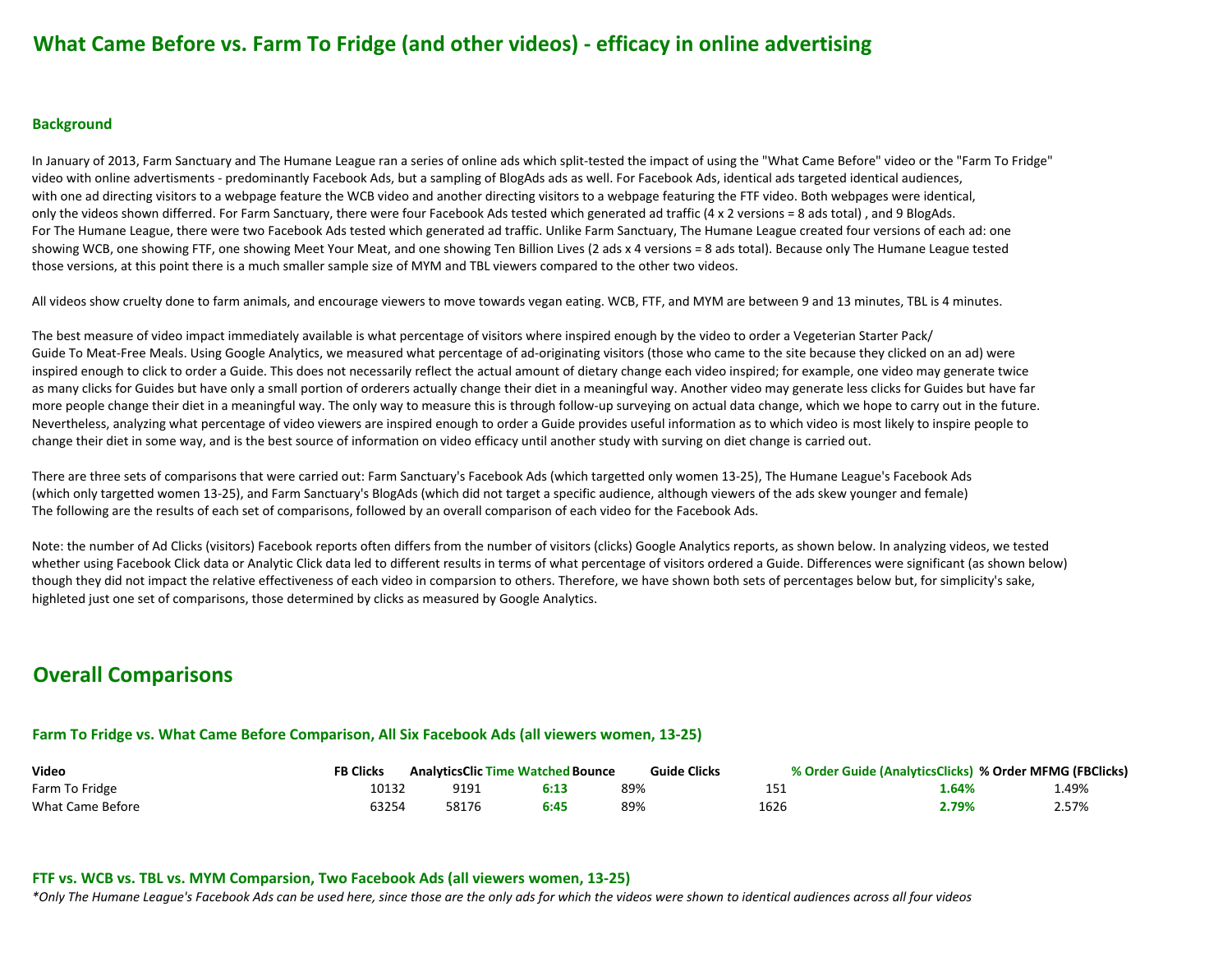| Video                    | <b>FB Clicks</b> |      | <b>AnalyticsClic Time Watched Bounce</b> | <b>Guide Clicks</b> |     | % Order Guide (AnalyticsClicks) % Order MFMG (FBClicks) |       |
|--------------------------|------------------|------|------------------------------------------|---------------------|-----|---------------------------------------------------------|-------|
| Farm To Fridge           | 1746             | 1184 | 5:07                                     | 89%                 |     | 1.35%                                                   | 0.92% |
| What Came Before         | !2686            | 7685 | 4:04                                     | 87%                 | 288 | 3.75%                                                   | 2.27% |
| <b>Ten Billion Lives</b> | 3205             | 2191 | 3:05                                     | 88%                 |     | 2.37%                                                   | 1.62% |
| Meet Your Meat           | 1500             | 939  | 3:28                                     | 90%                 | 10  | 2.02%                                                   | 27%.  |

#### Farm To Fridge vs. What Came Before, Nine BlogAds Ads (no specific audience, but skews younger and female)

| Video            | <b>AnalyticsClic Time Watched Bounce</b> |      | <b>Guide Clicks</b> | % Order Guide (AnalyticsClicks) - |       |
|------------------|------------------------------------------|------|---------------------|-----------------------------------|-------|
| Farm To Fridge   | 5069                                     |      | 89%                 |                                   | 1.32% |
| What Came Before | 5105                                     | 4:45 | 89%                 | 86                                | 1.68% |

#### **Notes and Results**

The most robust Facebook comparison is between What Came Before and Farm To Fridge, each of which involved six different ads ( $6 \times 2 = 12$  ads total), and a minimum of 9,000 viewers of each video. The BlogAds ad comparison is also robust, with both WCB and FTF being shown across 9 different ads (  $9 \times 2 = 18$  ads total), and a minimum of 5,000 viewers of each video The Facebook comparison of FTF vs WCB vs. TBL vs MYM is less robust because there are lower numbers of respondents and only two ad versions (2 ads x 4 videos = 8 ads total), though there are still a minimum of 930 viewers for each video.

In the robust Facebook comparison, What Came Before viewers were 70% more likely to be inspired to order a guide than viewers of Farm To Fridge.

In the smaller Facebook comparison, What Came Before viewers were almost 60% more likely to be inspired to order a guide than viewers of the second highest video, Ten Billion Lives.

In the robust BlogAds comparison, What Came Before viewers were 27% more likely to be inspired to order a guide than viewers of Farm To Fridge

It is also worth noting that for every single Facebook ad-on-ad comparison, What Came Before performed better than every other video (details below).

For BlogAds ad-on-ad comparisons, What Came Before performed better than Farm To Fridge on a majority of ads but not all ads (details below).

Additionally, it should be noted that What Came Before features a prompt within the video itself to click on the video to order a vegetarian starter guide. Any viewers who followed the prompt and clicked on the video were not counted in this study. Therefore, the What Came Before video probably performed even better than the results here suggest, since at least some of those individuals who did click to order a vegetarian starter guide were not able to be counted.

## **Detailed Ad Versus Ad Comparisons**

#### **Farm Sanctuary Facebook Ads (all young women, 13-25)**

| <b>Farm to Fridge - Facebook Comparisons</b>    | <b>FB Clicks</b> |      | <b>AnalyticsClic Time Watched Bounce</b> |     |     | Meat Free Guide Clicks % Order MFMG (AnalyticsClicks) % Order VSK (FBClicks) |       |
|-------------------------------------------------|------------------|------|------------------------------------------|-----|-----|------------------------------------------------------------------------------|-------|
| http://www.whatcamebefore.com/frankiero2.php -  | 624              | 464  | 3:25                                     | 90% |     | 0.43%                                                                        | 0.32% |
| http://www.whatcamebefore.com/cry3.php - Ad     | 4512             | 4482 | 5:55                                     | 89% | 78  | 1.74%                                                                        | 1.73% |
| http://www.whatcamebefore.com/artists3.php - Ad | 3136             | 2990 | 7:42                                     | 90% | 55  | 1.84%                                                                        | 1.75% |
| http://www.whatcamebefore.com/surfing2.php - Ad | 114              |      | 0:24                                     | 92% |     | 0.00%                                                                        | 0.00% |
| <b>FTF Total</b>                                | 8386             | 8007 | 6:23                                     | 89% | 135 | 1.69%                                                                        | 1.61% |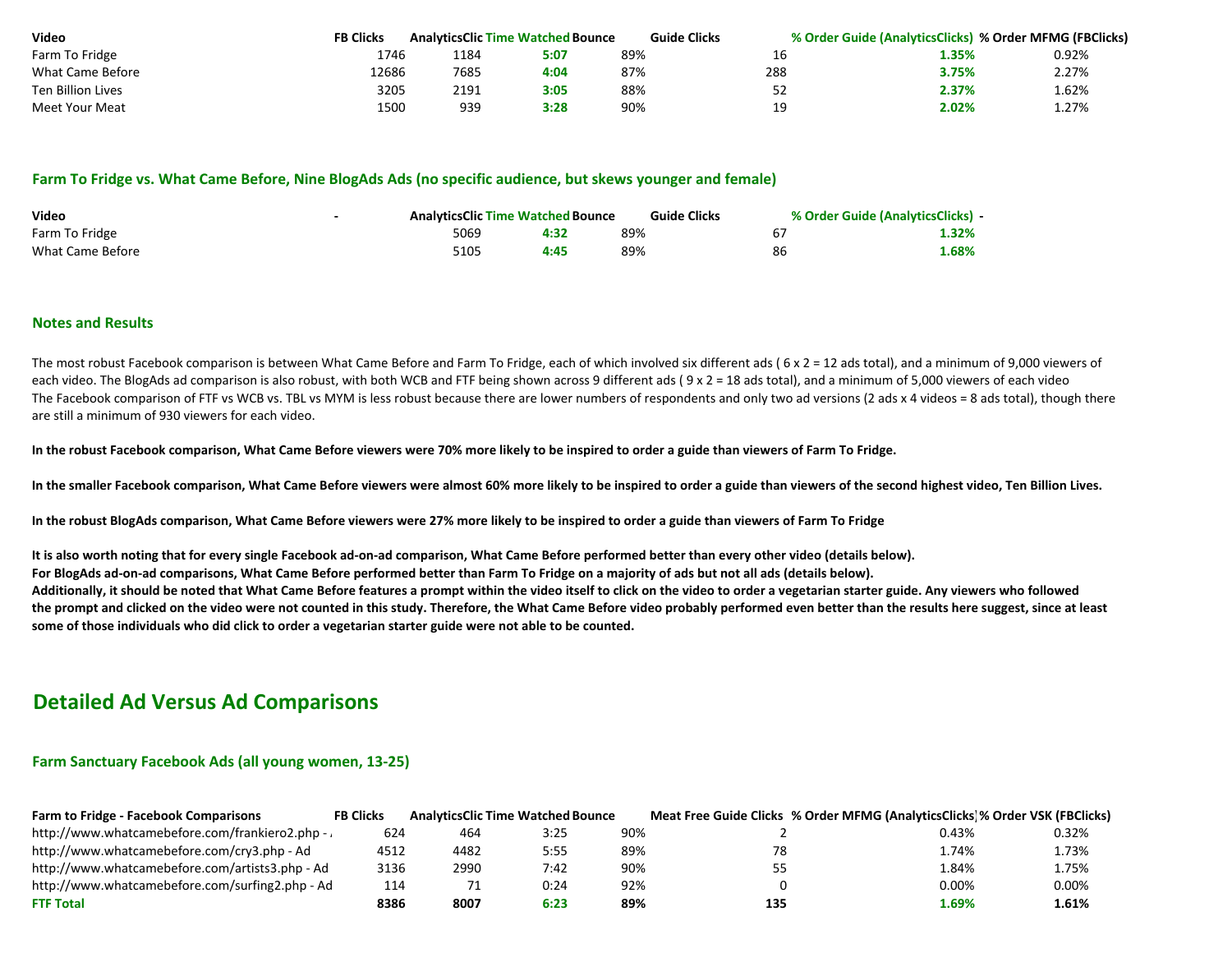| <b>What Came Before - Facebook Comparisons</b>  | <b>FB Clicks</b> |                                         | <b>AnalyticsClic Time Watched Bounce</b> |                                          | Meat Free Guide Clicks % Order MFMG (AnalyticsClicks)% Order VSK (FBClicks) |  |       |       |
|-------------------------------------------------|------------------|-----------------------------------------|------------------------------------------|------------------------------------------|-----------------------------------------------------------------------------|--|-------|-------|
| http://www.whatcamebefore.com/frankiero.php - A | 610              | 490                                     | 4:47                                     | 88%                                      |                                                                             |  | 1.22% | 0.98% |
| http://www.whatcamebefore.com/cry.php - Ad      | 38153            | 38414                                   | 7:00                                     | 89%                                      | 1025                                                                        |  | 2.67% | 2.69% |
| http://www.whatcamebefore.com/artists2.php - Ad | 11461            | 11,362                                  | 7:55                                     | 89%                                      | 306                                                                         |  | 2.69% | 2.67% |
| http://www.whatcamebefore.com/surfing.php - Ad  | 344              | 225                                     | 0:51                                     | 93%                                      |                                                                             |  | 0.44% | 0.29% |
| <b>WCB Total</b>                                | 50568            | 50491                                   | 7:09                                     | 89%                                      | 1338                                                                        |  | 2.65% | 2.65% |
|                                                 |                  | 7:09 average viewing time, non-bouncers |                                          | 2.65% of visitors click to order a Guide |                                                                             |  |       |       |

## The Humane League Facebook Ads (all young women, 13-25)

| <b>Farm To Fridge - Facebook Comparisons</b>    | <b>FB Clicks</b> |      |                                         |     |     |                                          | AnalyticsClic Time Watched Bounce Rate Veg Starter Guide Clicks % Order VSK (AnalyticsClicks) % Order VSK (FBClicks) |
|-------------------------------------------------|------------------|------|-----------------------------------------|-----|-----|------------------------------------------|----------------------------------------------------------------------------------------------------------------------|
| Phoebe Tonkin 1                                 | 1385             | 876  | 4:24                                    | 89% | 11  | 1.26%                                    | 0.79%                                                                                                                |
| Serj Tankian / System of a Down 1               | 361              | 308  | 7:10                                    | 89% |     | 1.62%                                    | 1.39%                                                                                                                |
| <b>FTF Total</b>                                | 1746             | 1184 | 5:07                                    | 89% | 16  | 1.35%                                    | 0.92%                                                                                                                |
|                                                 |                  |      | 5:07 average viewing time, non-bouncers |     |     | 1.35% of visitors click to order a Guide |                                                                                                                      |
| <b>What Came Before - Facebook Comparisons</b>  | <b>FB Clicks</b> |      |                                         |     |     |                                          | AnalyticsClic Time Watched Bounce Rate Veg Starter Guide Clicks % Order VSK (AnalyticsClicks) % Order VSK (FBClicks) |
| Phoebe Tonkin 2                                 | 12058            | 7150 | 4:04                                    | 87% | 269 | 3.76%                                    | 2.23%                                                                                                                |
| Serj Tankian / System of a Down 2               | 628              | 535  | 3:59                                    | 88% | 19  | 3.55%                                    | 3.03%                                                                                                                |
| <b>WCB Total</b>                                | 12686            | 7685 | 4:04                                    | 87% | 288 | 3.75%                                    | 2.27%                                                                                                                |
|                                                 |                  |      | 4:04 average viewing time, non-bouncers |     |     | 3.75% of visitors click to order a Guide |                                                                                                                      |
| <b>Ten Billion Lives - Facebook Comparisons</b> | <b>FB Clicks</b> |      |                                         |     |     |                                          | AnalyticsClic Time Watched Bounce Rate Veg Starter Guide Clicks % Order VSK (AnalyticsClicks) % Order VSK (FBClicks) |
| Phoebe Tonkin 3                                 | 2866             | 1905 | 3:04                                    | 87% | 50  | 2.62%                                    | 1.74%                                                                                                                |
| Serj Tankian / System of a Down 3               | 339              | 286  | 3:11                                    | 91% | 2   | 0.70%                                    | 0.59%                                                                                                                |
| <b>TBL Total</b>                                | 3205             | 2191 | 3:05                                    | 88% | 52  | 2.37%                                    | 1.62%                                                                                                                |
|                                                 |                  |      | 3:05 average viewing time, non-bouncers |     |     | 2.37% of visitors click to order a Guide |                                                                                                                      |
| <b>Meet Your Meat - Facebook Comparisons</b>    | <b>FB Clicks</b> |      |                                         |     |     |                                          | AnalyticsClic Time Watched Bounce Rate Veg Starter Guide Clicks % Order VSK (AnalyticsClicks) % Order VSK (FBClicks) |
| Phoebe Tonkin 4                                 | 863              | 373  | 2:37                                    | 91% |     | 1.34%                                    | 0.58%                                                                                                                |
| Serj Tankian / System of a Down 4               | 637              | 566  | 4:01                                    | 89% | 14  | 2.47%                                    | 2.20%                                                                                                                |
| <b>MYM Total</b>                                | 1500             | 939  | 3:28                                    | 90% | 19  | 2.02%                                    | 1.27%                                                                                                                |
|                                                 |                  |      | 3:28 average viewing time, non-bouncers |     |     | 2.02% of visitors click to order a Guide |                                                                                                                      |

## Farm Sanctuary BlogAds Ads (no specific audience, but skews younger and female)

| Farm To Fridge - Blog Ads Comparison | <b>AnalyticsClic Time Watched Bounce</b> |      |     |    | Meat Free Guide Clicks % Order MFMG (AnalyticsClicks) - |
|--------------------------------------|------------------------------------------|------|-----|----|---------------------------------------------------------|
| Blalock Indie 2                      |                                          | 3:18 | 84% |    | 1.27%                                                   |
| New Civil Rights 2                   | 182                                      | 5:19 | 89% |    | 1.10%                                                   |
| Cute Overload 2                      | L,322                                    | 4:08 | 88% | Τp | 1.21%                                                   |